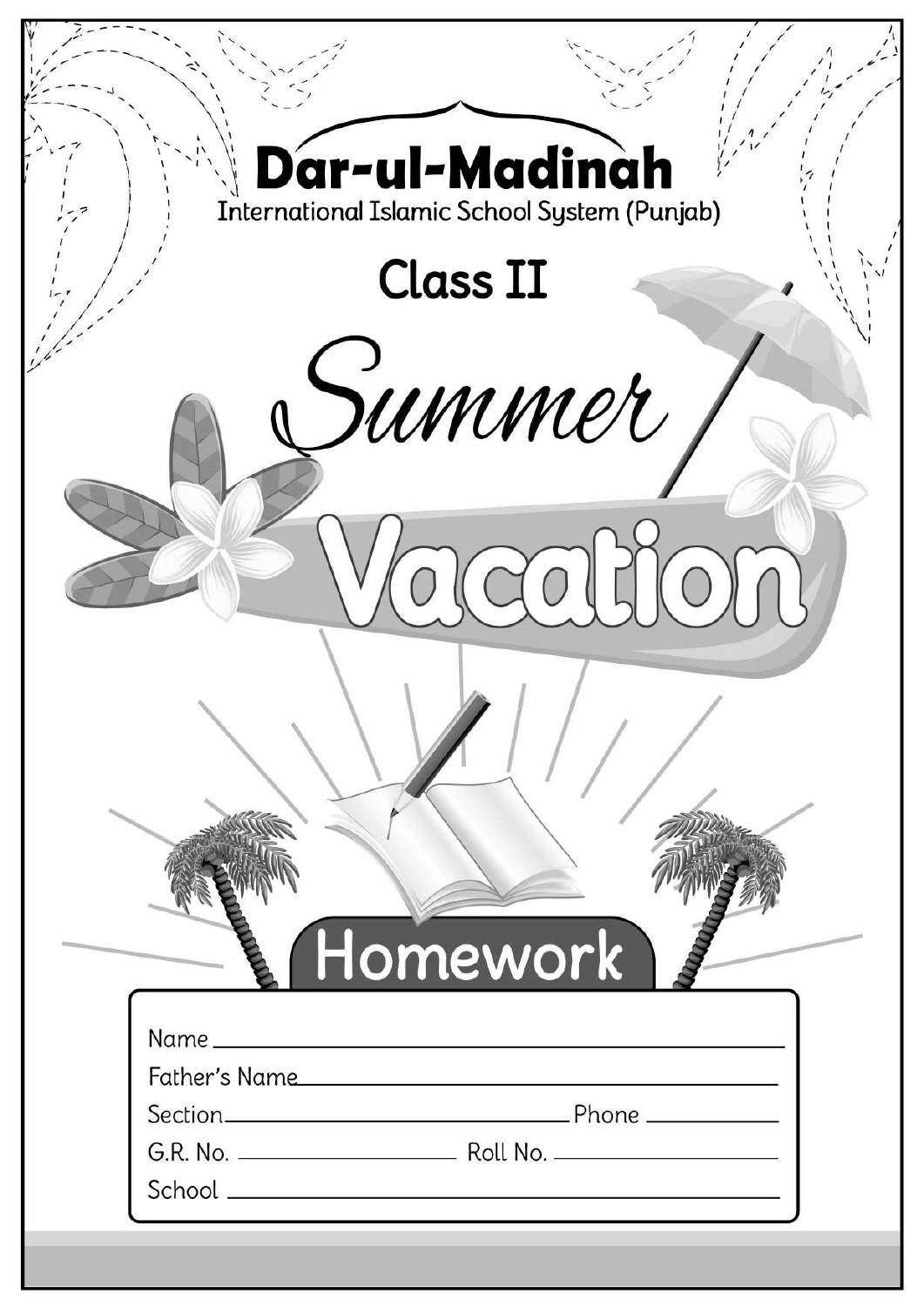# **English** (Vocabulary)

| Instruction: Match the scrambled words with the unscrambled words. |  |                             |  |  |  |  |  |
|--------------------------------------------------------------------|--|-----------------------------|--|--|--|--|--|
| <b>Scrambled words</b>                                             |  | <b>Unscrambled</b><br>words |  |  |  |  |  |
| hasrk                                                              |  | crab                        |  |  |  |  |  |
| racb                                                               |  | shark                       |  |  |  |  |  |
| easl                                                               |  | eel                         |  |  |  |  |  |
| fishtasr                                                           |  | whale                       |  |  |  |  |  |
| usopoct                                                            |  | seal                        |  |  |  |  |  |
| ele                                                                |  | snail                       |  |  |  |  |  |
| ailsn                                                              |  | octopus                     |  |  |  |  |  |
| alewh                                                              |  | starfish                    |  |  |  |  |  |

**Note:** Students should memorize the spelling of given words.

#### **Instruction:** Circle the correct answer.

- 1. What do you see in the sea? ( birds / sea animals ).
- 2. Crocodiles and whales use ( tails / fins ) to swim.
- 3. Seals and eels looking for ( meals / animals ).
- 4. The whale is the ( biggest / smallest ) sea animal.
- 5. Shark is ( lovely / dangerous ) fish.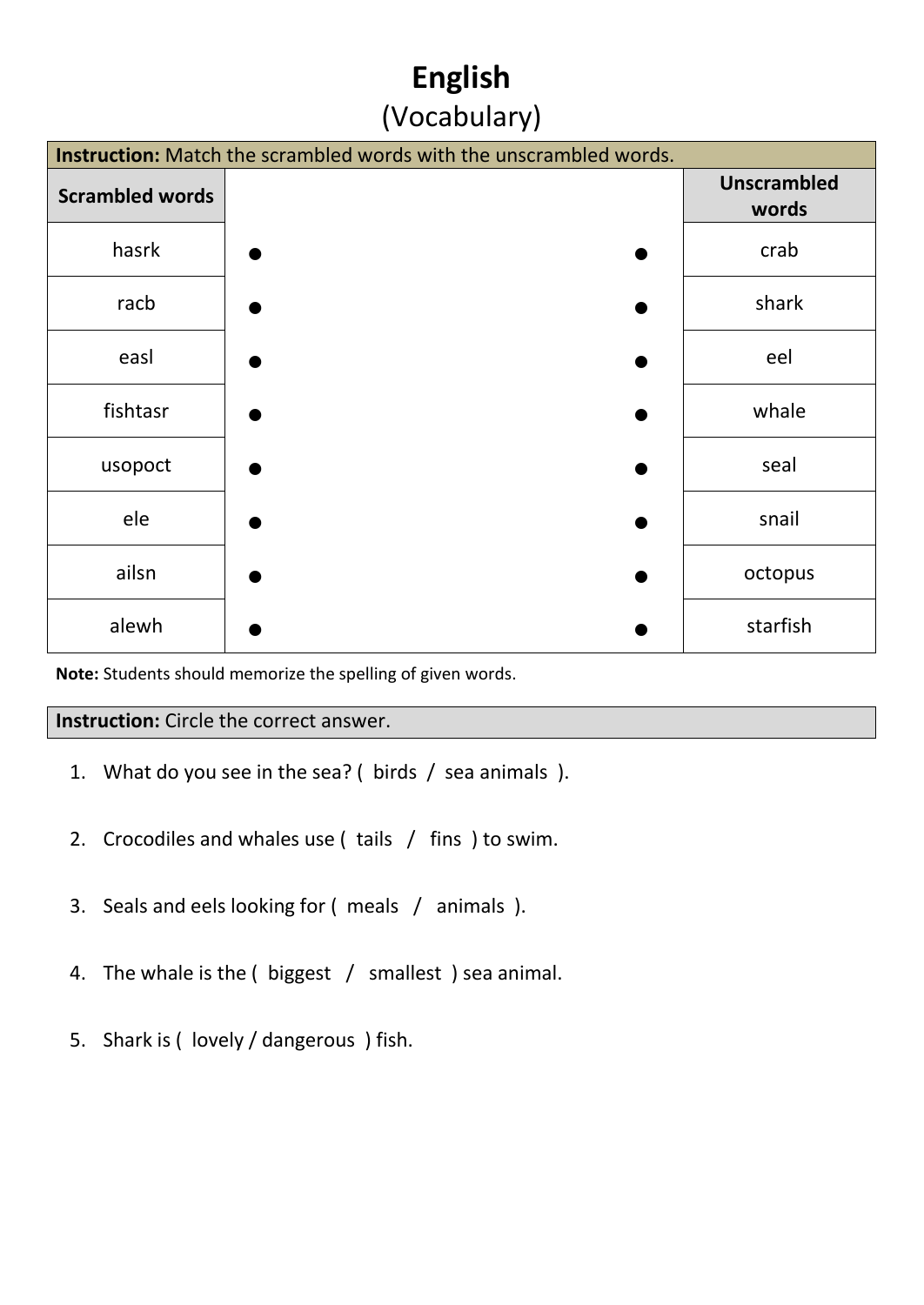# (Spelling)

|    | <b>Instruction:</b> Use the words to fill the blanks.                          |                    |                                                              |  |  |           |  |  |     |  |  |
|----|--------------------------------------------------------------------------------|--------------------|--------------------------------------------------------------|--|--|-----------|--|--|-----|--|--|
|    | these<br>this<br>than<br>that<br>there<br>the<br>they<br>them<br>those<br>with |                    |                                                              |  |  |           |  |  |     |  |  |
| 1. |                                                                                |                    | is parrot sitting on the tree.                               |  |  |           |  |  |     |  |  |
| 2. |                                                                                |                    | are vegetables.                                              |  |  |           |  |  |     |  |  |
| 3. |                                                                                |                    | is my bedroom.                                               |  |  |           |  |  |     |  |  |
| 4. |                                                                                |                    | Ali sits ______________ me in the class.                     |  |  |           |  |  |     |  |  |
| 5. |                                                                                |                    | are broken chairs.                                           |  |  |           |  |  |     |  |  |
|    |                                                                                |                    |                                                              |  |  | (Grammar) |  |  |     |  |  |
|    |                                                                                |                    | Instruction: Arrange the words to make meaningful sentences. |  |  |           |  |  |     |  |  |
| 1. |                                                                                |                    | Swimming the in is fish water.                               |  |  |           |  |  |     |  |  |
| 2. |                                                                                | Reading book am i. |                                                              |  |  |           |  |  |     |  |  |
| 3. |                                                                                |                    | Mother fruit buying is.                                      |  |  |           |  |  |     |  |  |
| 4. |                                                                                |                    | Are reading you book.                                        |  |  |           |  |  |     |  |  |
| 5. | Flying are birds sky in.                                                       |                    |                                                              |  |  |           |  |  |     |  |  |
|    | <b>Instruction:</b> Use the correct words to fill the blanks.                  |                    |                                                              |  |  |           |  |  |     |  |  |
|    |                                                                                | is                 |                                                              |  |  | am        |  |  | are |  |  |
| 1. |                                                                                |                    | The flatfish _______________ swimming.                       |  |  |           |  |  |     |  |  |
| 2. |                                                                                |                    | Ali and Raza _____________talking.                           |  |  |           |  |  |     |  |  |
| 3. |                                                                                |                    |                                                              |  |  |           |  |  |     |  |  |

- 4. I \_\_\_\_\_\_\_\_\_\_\_\_\_\_\_ a student of class two.
- 5. The shark \_\_\_\_\_\_\_\_\_\_\_\_ dangerous animal.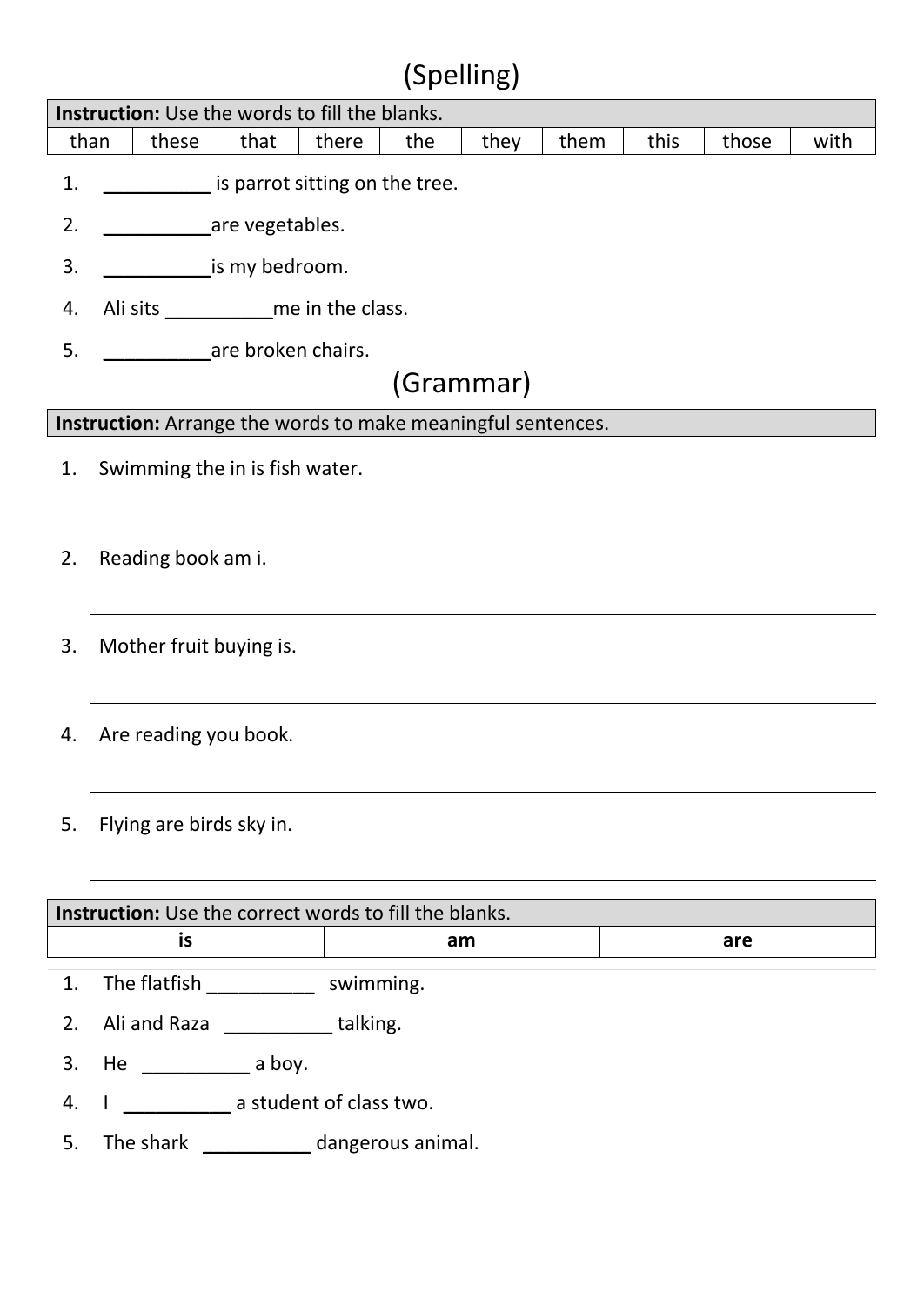#### **Instruction:** Use the correct form of verb.

- 1. The animals are \_\_\_\_\_\_\_\_\_\_ freely. (run)
- 2. A bird is  $\frac{1}{\sqrt{2\pi}}$  in sky. (fly)
- 3. Parrot \_\_\_\_\_\_\_\_ on the branch and flew a short time ago. (sit)
- 4. The crab is \_\_\_\_\_\_\_\_\_\_ on the sea floor. (crawl)
- 5. I \_\_\_\_\_\_\_\_ an ice-cream yesterday. (have)

#### **Instruction:** Add *more or most* in the following sentences.

- 1. That is **interesting story than this.**
- 2. Hummingbird is the \_\_\_\_\_\_\_\_ beautiful bird.
- 3. A Shark bite is \_\_\_\_\_\_\_\_ painful than a jellyfish bite.
- 4. I think, diamond is the \_\_\_\_\_\_\_\_ expensive material.
- 5. That's difficult spelling word than we have in book.

### **Instruction:** Write sentences in Present Continuous Tense with the help of given verbs. swimming flying sitting eating talking

| <b>Instruction:</b> Write sentences in Past Tense with the help of given verbs. |  |  |  |  |  |  |
|---------------------------------------------------------------------------------|--|--|--|--|--|--|
| swim                                                                            |  |  |  |  |  |  |
| flv                                                                             |  |  |  |  |  |  |
| sit                                                                             |  |  |  |  |  |  |
| eat                                                                             |  |  |  |  |  |  |
| go                                                                              |  |  |  |  |  |  |

**Instruction:** Match Masculine nouns with correct Feminine nouns.

| <b>Masculine nouns</b> | <b>Feminine nouns</b> |
|------------------------|-----------------------|
| tiger                  | girl                  |
| lion                   | mother                |
| father                 | daughter              |
| son                    | lioness               |
| boy                    | tigress               |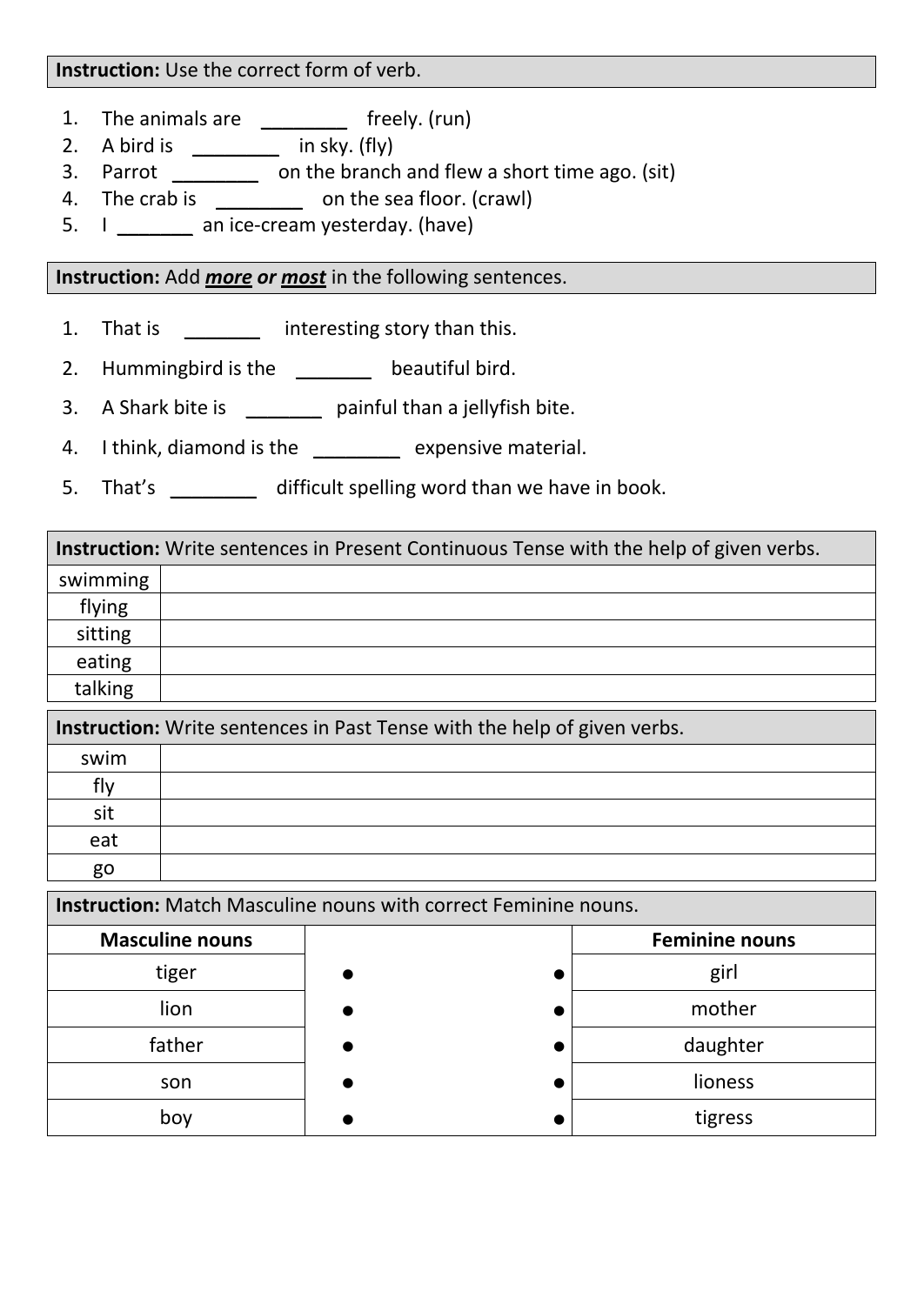# **Mathematics**

**Instruction: Write the numbers in the blank fields according to the headings.**

| <b>Before</b> |     | <b>Between</b> | After |
|---------------|-----|----------------|-------|
| 365           | 359 | 361            | 486   |
| 257           | 365 | 367            | 852   |
| 987           | 624 | 626            | 624   |
| 654           | 321 | 323            | 963   |
| 120           | 414 | 416            | 426   |
| 689           | 639 | 641            | 741   |
| 205           | 987 | 989            | 153   |
| 159           | 456 | 458            | 456   |
| 741           | 120 | 122            | 751   |

### **Instruction: Write the numbers in words.**

| 124 |  |
|-----|--|
| 555 |  |
| 968 |  |
| 101 |  |

#### **Instruction: Write**  $<$  **or**  $>$ **.**

| 179<br>ᅩᅵノ | 719 | 968 | 698 | 384 | 834 |
|------------|-----|-----|-----|-----|-----|
|            |     |     |     |     |     |

### **Instruction: Arrange the following numbers.**

| <b>Numbers</b>          | Order      | <b>Arranged Numbers</b> |
|-------------------------|------------|-------------------------|
| 665, 859, 759, 940, 291 | Ascending  |                         |
| 123, 522, 908, 614, 883 | Descending |                         |
| 63, 647, 231, 9, 932    | Ascending  |                         |
| 784, 55, 226, 306, 877  | Descending |                         |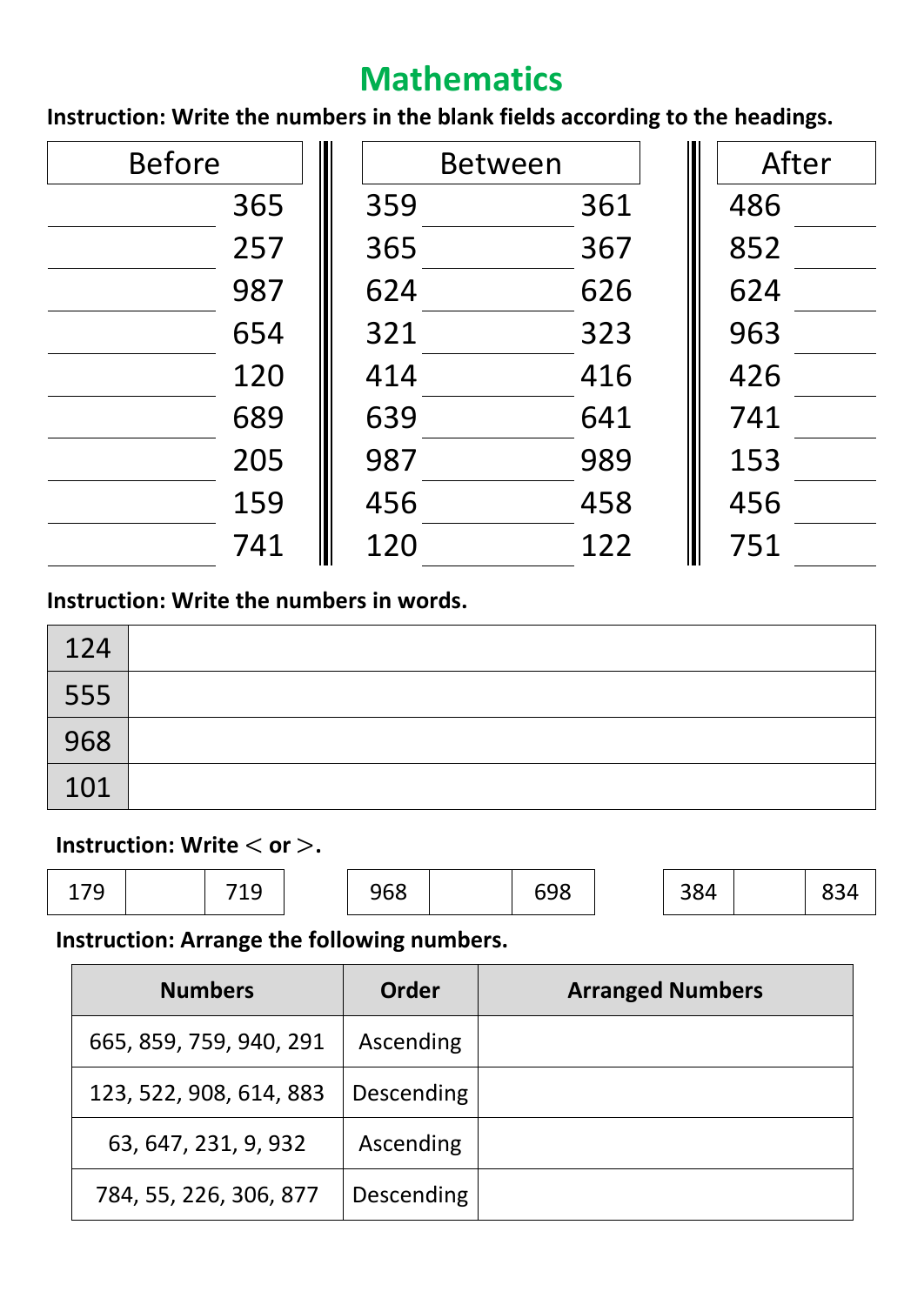### **Instruction: Complete the given tasks in the below number grid.**

| 11 | 12 | 13 | 14 | 15 | 16 | 17 | 18 | 19 | 20 | 21 |
|----|----|----|----|----|----|----|----|----|----|----|
| 22 | 23 | 24 | 25 | 26 | 27 | 28 | 29 | 30 | 31 | 32 |
| 33 | 34 | 35 | 36 | 37 | 38 | 39 | 40 | 41 | 42 | 43 |
| 44 | 45 | 46 | 47 | 48 | 49 | 50 | 51 | 52 | 53 | 54 |
| 55 | 56 | 57 | 58 | 59 | 60 | 61 | 62 | 63 | 64 | 65 |
| 66 | 67 | 68 | 69 | 70 | 71 | 72 | 73 | 74 | 75 | 76 |
| 77 | 78 | 79 | 80 | 81 | 82 | 83 | 84 | 85 | 86 | 87 |

Task 01: Colour the number **after** these numbers by **red**.

| 44 |  | $\overline{c}$ |  | $146$ 57 | 45 + | $\vert$ 56 $\vert$ |  |
|----|--|----------------|--|----------|------|--------------------|--|

Task 02: Colour the number **in between** these numbers by **blue**.

| 36 and 38 | 70 and 72 | 40 and 42 | 71 and 73 | 38 and 40 |
|-----------|-----------|-----------|-----------|-----------|
| 58 and 60 | 69 and 71 | 62 and 64 | 51 and 53 | 73 and 75 |
| 37 and 39 | 48 and 50 | 72 and 74 | 39 and 41 | 59 and 61 |

Task 03: Colour the number **before** these numbers by **green**.

|  |  |  |  |  |  |  |  |  |  |  |  | 45   49   52   62   37   35   25   31   63   28   26   51   29   30   27 |  |  |
|--|--|--|--|--|--|--|--|--|--|--|--|--------------------------------------------------------------------------|--|--|
|--|--|--|--|--|--|--|--|--|--|--|--|--------------------------------------------------------------------------|--|--|

**Instruction: Solve and color all the boxes which have the result greater than 725.**

| 236    | 360    | 444    | 111    | 102   | 987   |
|--------|--------|--------|--------|-------|-------|
| $+526$ | +385   | $+222$ | $+647$ | +891  | $+12$ |
| 625    | 897    | 951    | 945    | 679   | 188   |
| $-503$ | $-100$ | $-741$ | $-131$ | $-67$ | $-14$ |
| 741    | 793    | 891    | 999    | 195   | 369   |
| $-601$ | - 61   | $-71$  | $-256$ | - 84  | $-26$ |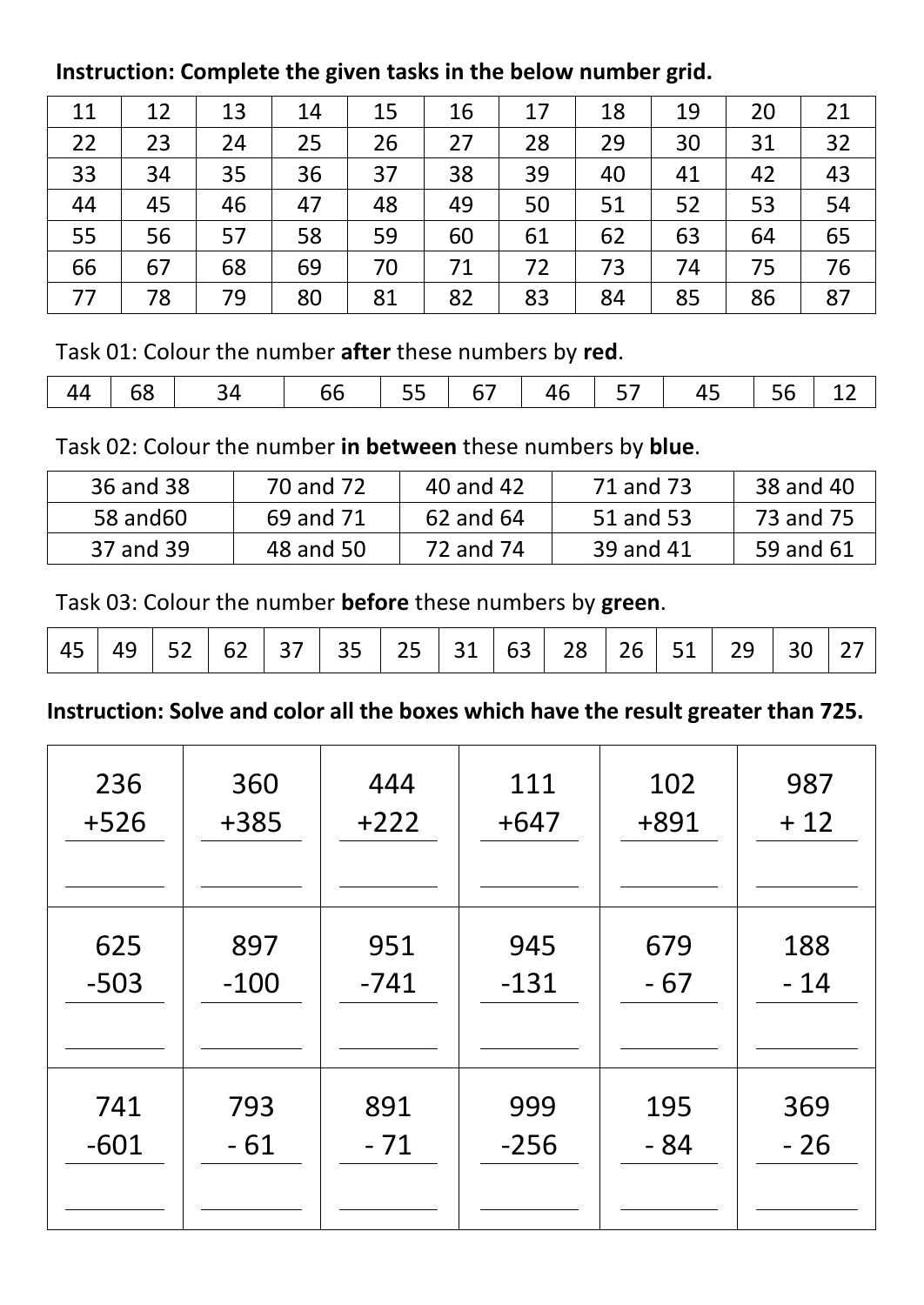**Instruction: Join the dots, complete and colour the figure.**

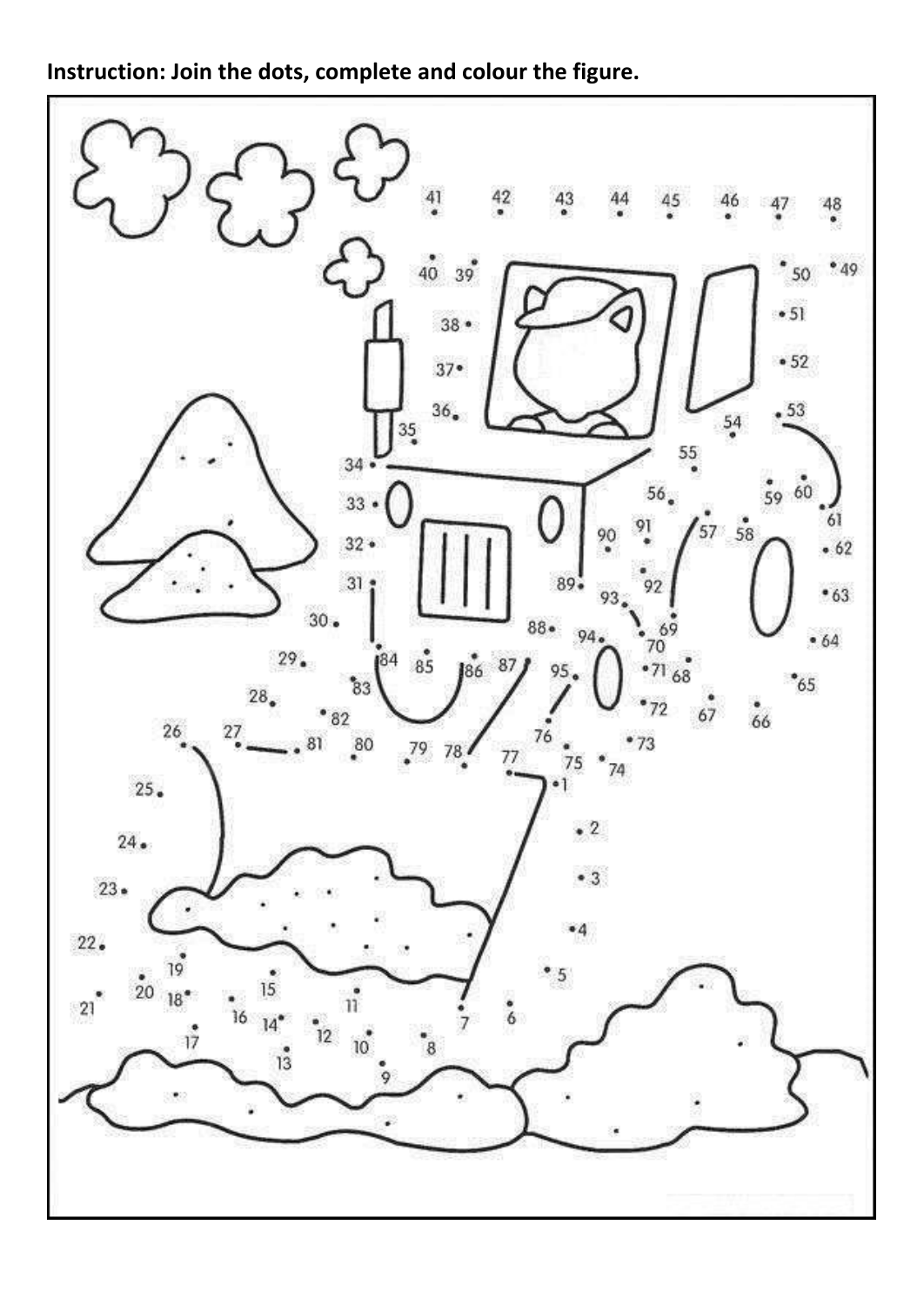# **Science & Social Studies**

**Instruction:** Collect five pictures of foods that help to keep the bones and muscles strong and paste them. Also write their names.

|    | <b>Pictures</b> | <b>Names</b> |
|----|-----------------|--------------|
| 1. |                 |              |
| 2. |                 |              |
| 3. |                 |              |
| 4. |                 |              |
| 5. |                 |              |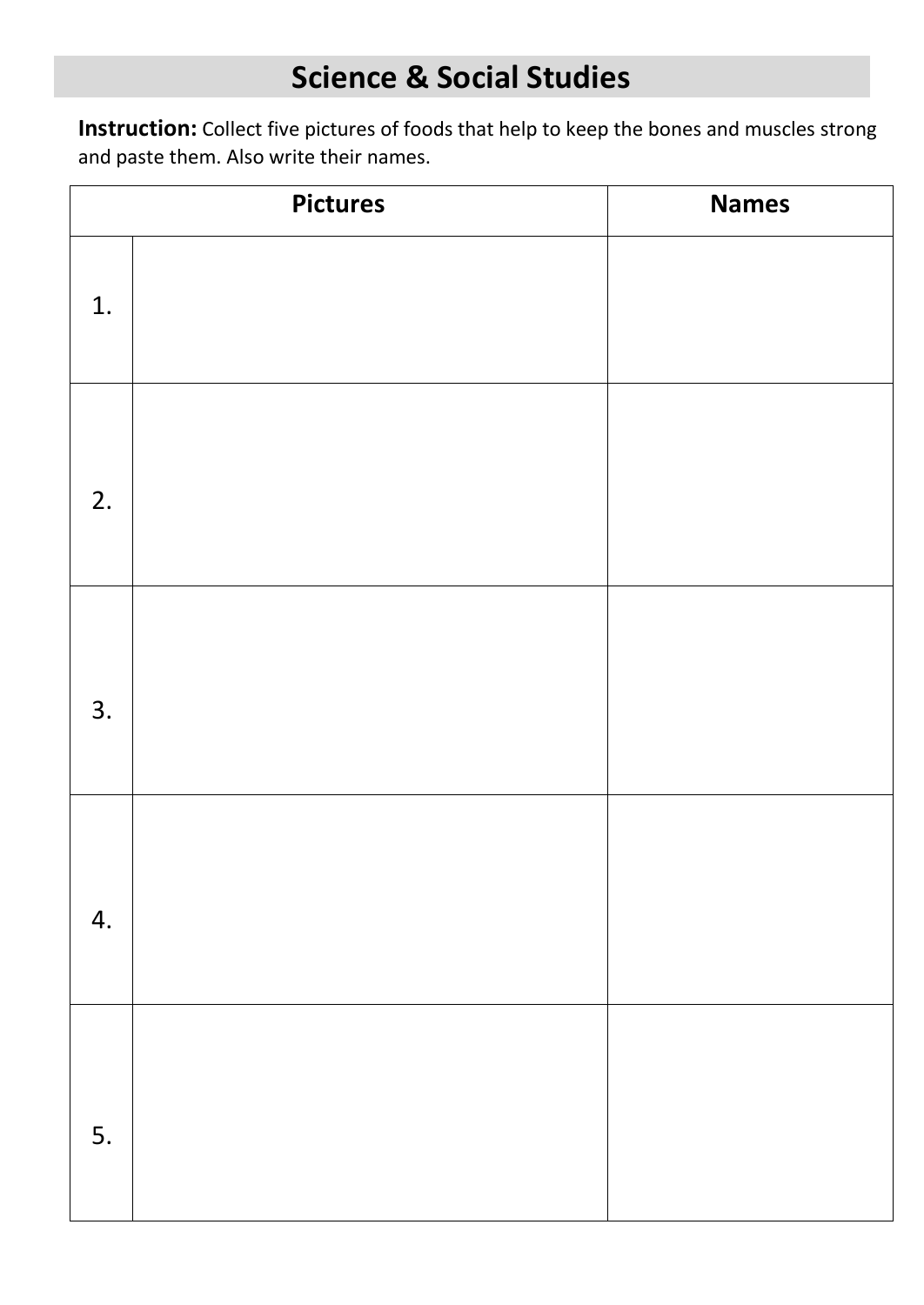**Instruction:** Complete your family tree by names.



**Instruction:** Match the columns. What do you call them in respect of relation.

- Mother's father
	- Father's sister
- Aunt's daughter
- Mother's brother
	- Father's mother
- Cousin
- $\frac{1}{2}$
- Grandfather
- Grandmother
-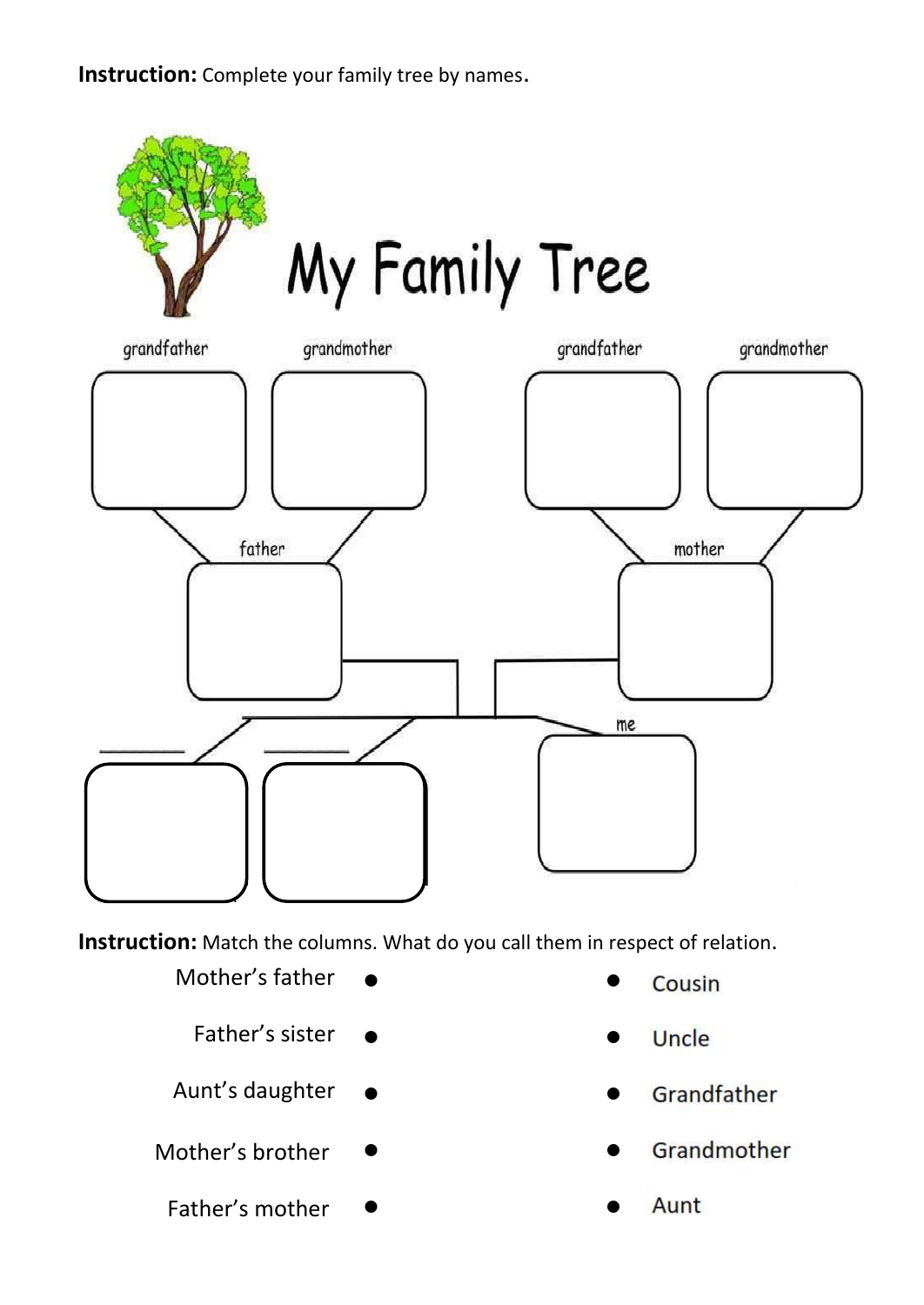**Instructions:** Make a list of animals and birds around you and categorize them.

|      | <b>Herbivores</b> | <b>Carnivores</b> | <b>Omnivores</b> |
|------|-------------------|-------------------|------------------|
| ъ.   |                   |                   |                  |
| ii.  |                   |                   |                  |
| iii. |                   |                   |                  |
| iv.  |                   |                   |                  |
| V.   |                   |                   |                  |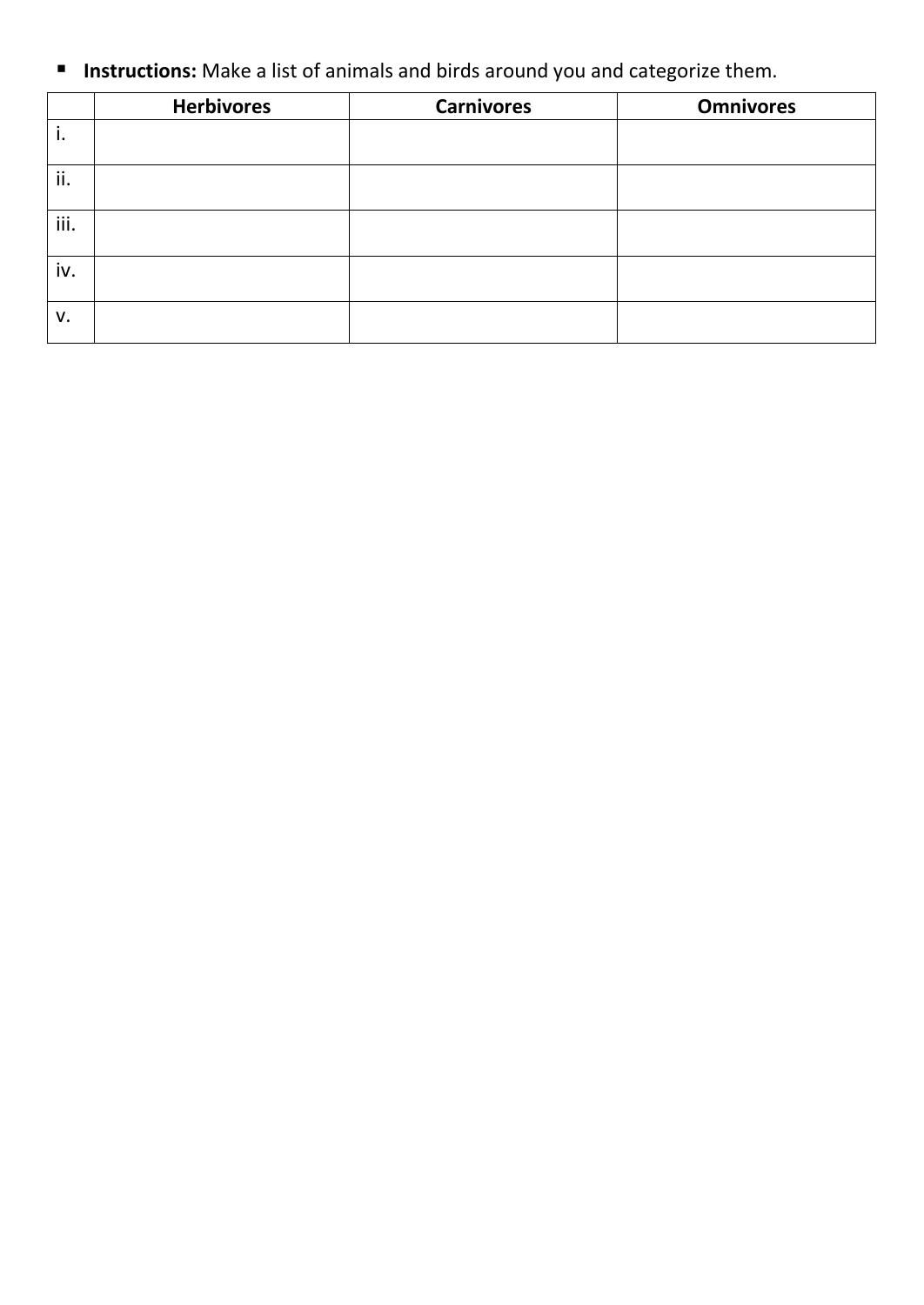سوال نمبر8: دی گئی تصاویر کے بارے میں دو، دو جملے لکھیے۔ **AIR** کمہار قدرتي منظريه گهڻل ا<sub>لله عزوجا کې ہم پر کې گ</sub>ئ مهربانياں: وہ مہربانیاں جن کا تعلق ہمارے گھرسے ہے: وہ مہربانیاں جن کا تعلق ہمارے کھانے پینے سے ہے: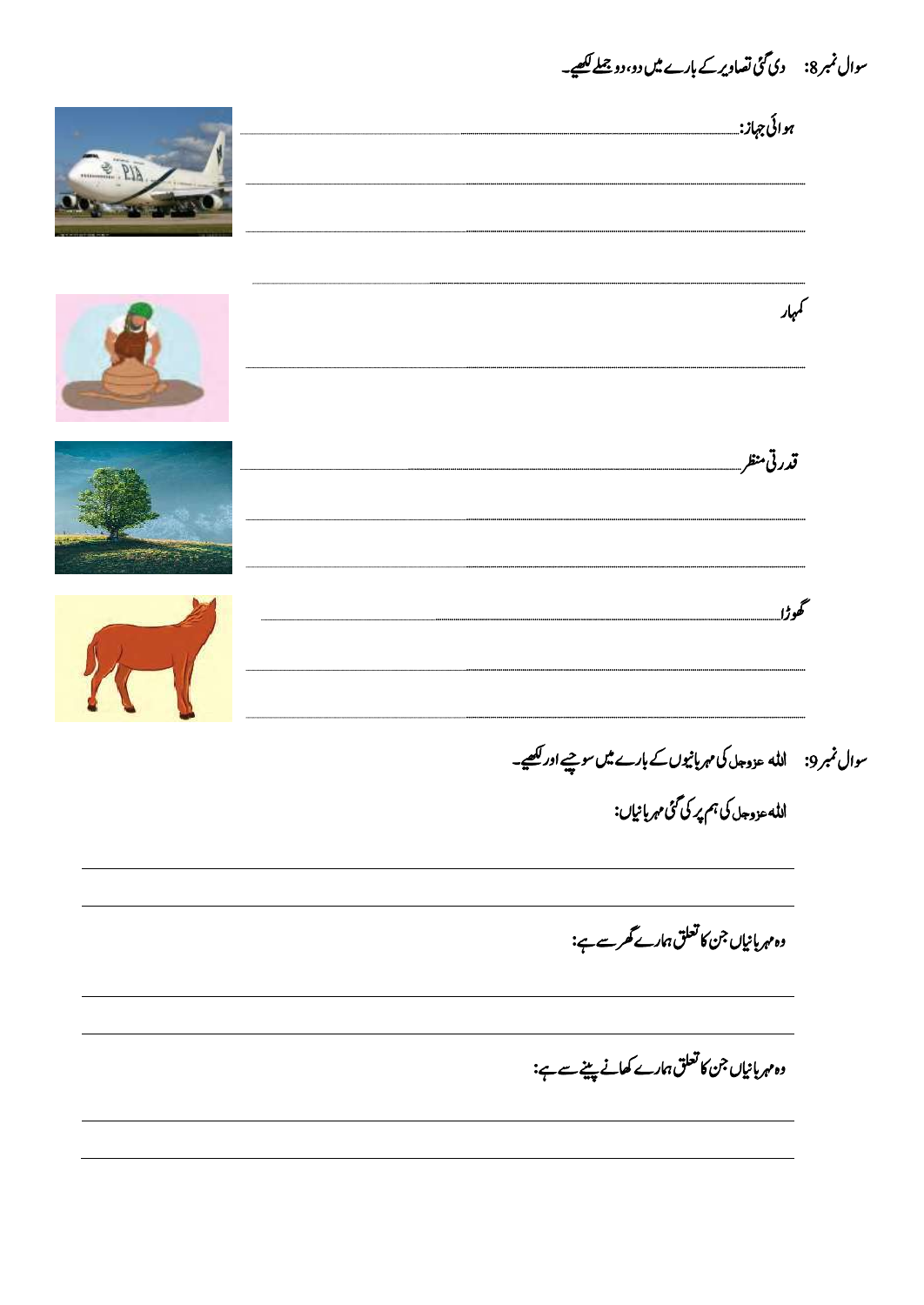زینیم زیچںی:

*میہفت*  سوال نمبر7: دی گئی عبارت پڑھیے اور سوالات کے جوابات دیںچیے۔ گھوڑا پک پالتواور طاقتور جانور ہے۔ پچھلے زمانوں میں گھوڑے پر بیٹھ کر <sup>جنگ</sup>تیں لڑی جاتی تھیں، گر اب گھوڑاز پادہ تر سواری کے کام آتاہے۔ پچھ لوگ گھوڑے سے وزن اٹھانے کا بھی کام لیتے ہیں۔ گھوڑے مخلف رنگ کے ہوتے ہے۔زیادہ تر ان کارنگ سُرخ اور کالا ہو تاہے۔ دیکھنے میں سفید رنگ کے حھوڑے بہت خو بصور ت <u>لگتے</u> ہیں۔گھوڑے کی خوراک ہری گھاس اور داند ہے۔ گھوڑاا یک سمجھد ار اور اپنے مالک کاوفادار جانور ہے۔ سوال نمبر 1: گھوڑا کس کام کے لیے استعال ہو تاہے؟ جواب: سوال نمبر 2: گھوڑے کس کس رنگ کے ہوتے ہیں ؟ وجاب:  $\mathcal{S}_\mathbf{z}$ اب:  $\mathcal{S}_\mathbf{z}$ سوال نمبر3: گھوڑا کیا کیا چیزیں کھاتاہے؟ وجاب:  $\mathcal{S}_\mathbf{z}$ اب:  $\mathcal{S}_\mathbf{z}$ سوال نمبر 4: کھوڑے کی کوئی نین خصوصیات تحریر <u>ی</u>جیے۔ وجاب: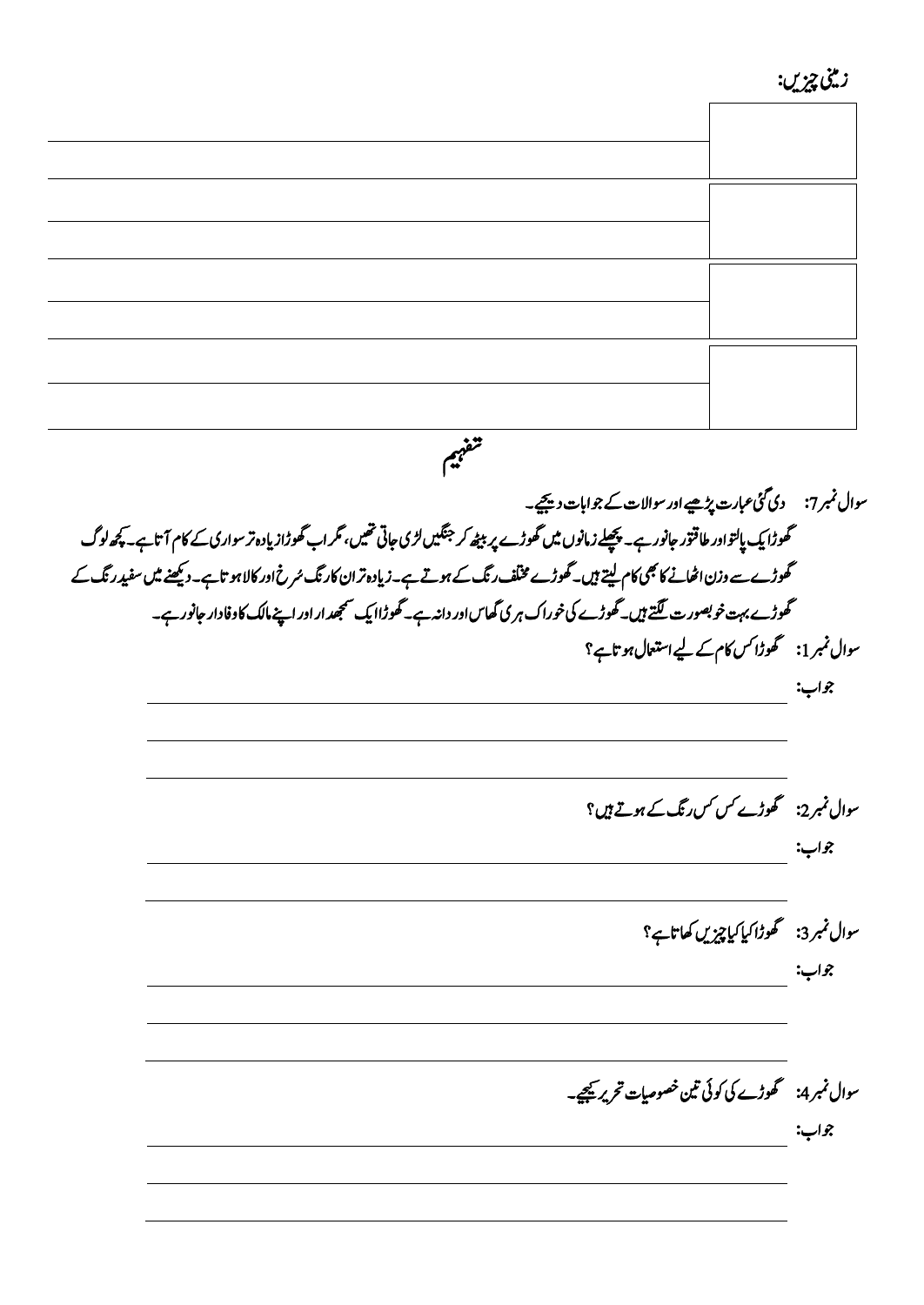سوال نمبر 5: دی گئی تصویر کے بارے میں چند <u>جملے لکھ</u>ے۔ SCHOOL  $a + n$ E Æ H 瞿 N E H H H H وجاب:  $\mathbb{R}^2$ سوال نمبر6: مصفحہ نمبر32 پر دیا گیا مکالمہ مکمل کیجیے۔ امں: جواب: اٹیب: امں: اٹیب: امں: اٹیب: امں: اٹیب: امں: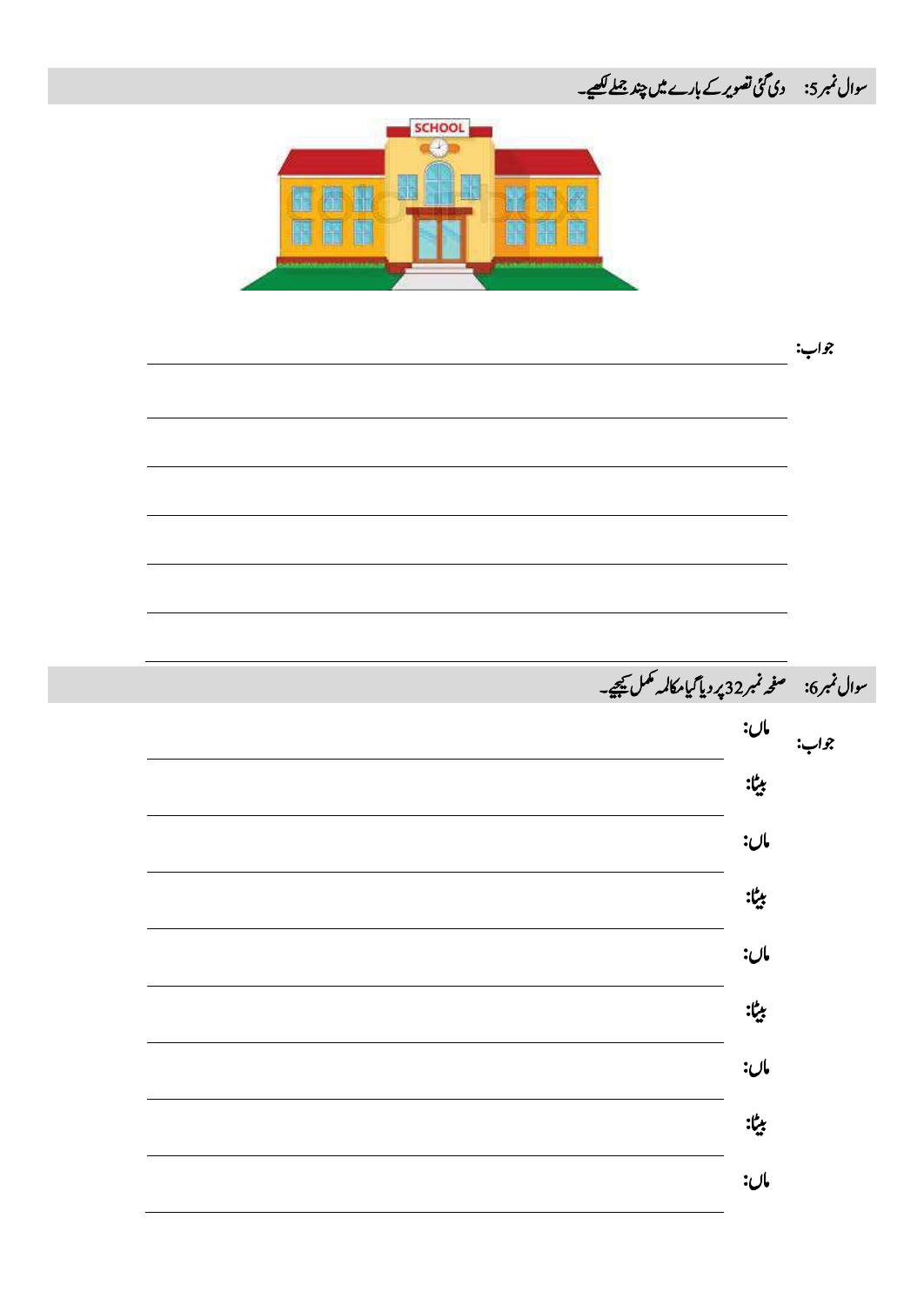| سوال نمبر3: ا <u>چھے اور برے کاموں کی فہرست بنائیے۔</u><br>جواب: <b>پھر</b><br>جواب: پھر |
|------------------------------------------------------------------------------------------|

۔<br>سوال نمبر4: الفاظ پر اعراب لگایئے۔

| كالمہب |               | جواب: |
|--------|---------------|-------|
|        | $\frac{1}{2}$ |       |
|        | اچجى          |       |
|        | بلند          |       |
|        | مبارک<br>فضل  |       |
|        |               |       |
|        | محبت          |       |
|        |               |       |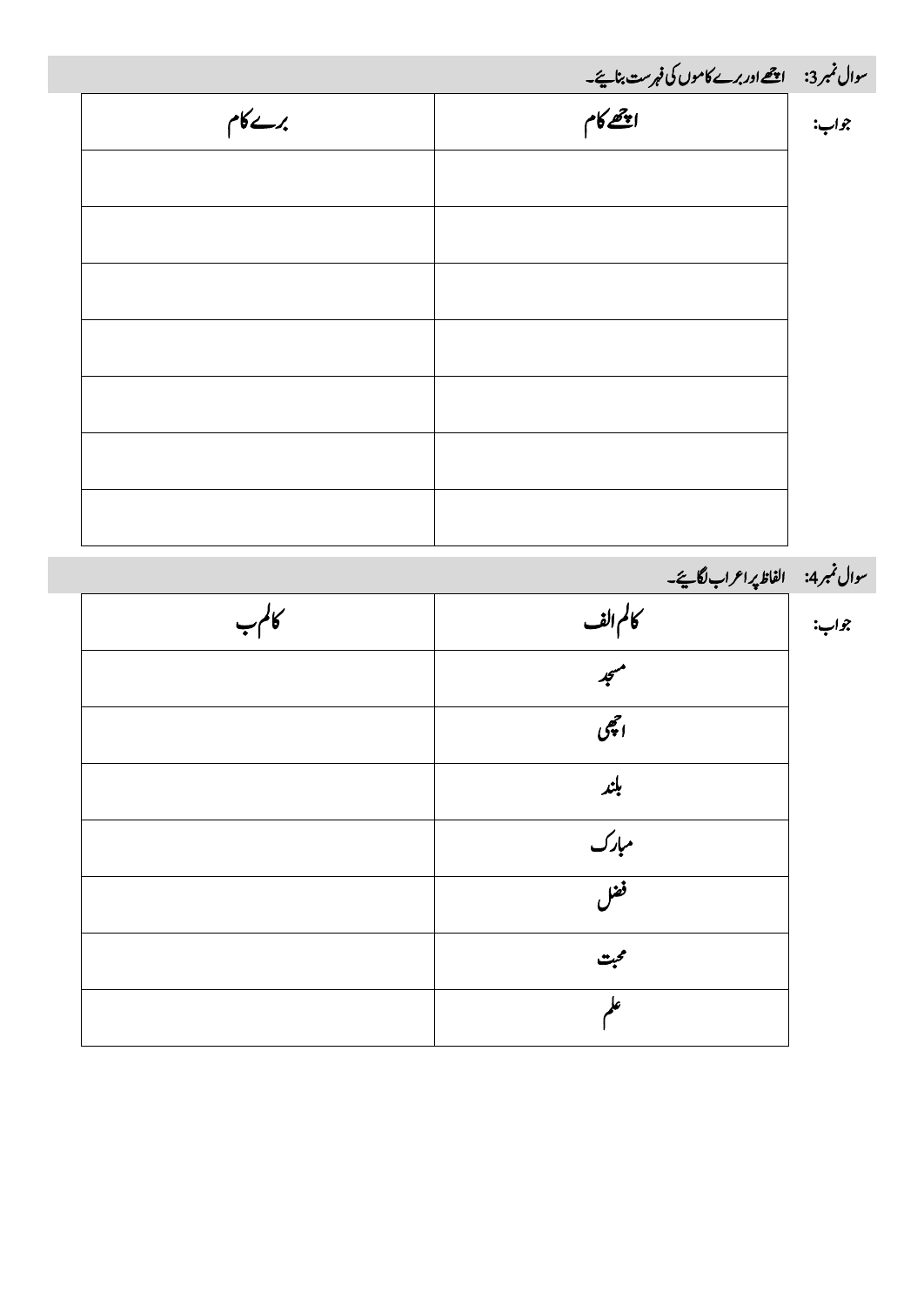#### ارذو ءِ<br>ه ہ<br>ا

*اافلظ اسزی* 



*یقیلخت اھکلیئ* 

سوال نمبر 2: الله تعالی کی بنائی ہوئی زینی اور آسانی چیز وں کوالگ الگ کرکے کھیے نیز یہ بھی کتر یہ چین ہی<br>سوال نمبر 2:

|  | سورج |                | دریا |       | ∼    |  |
|--|------|----------------|------|-------|------|--|
|  |      | w<br><b>JY</b> |      | ما با | درخت |  |

آسانی چیزیں:

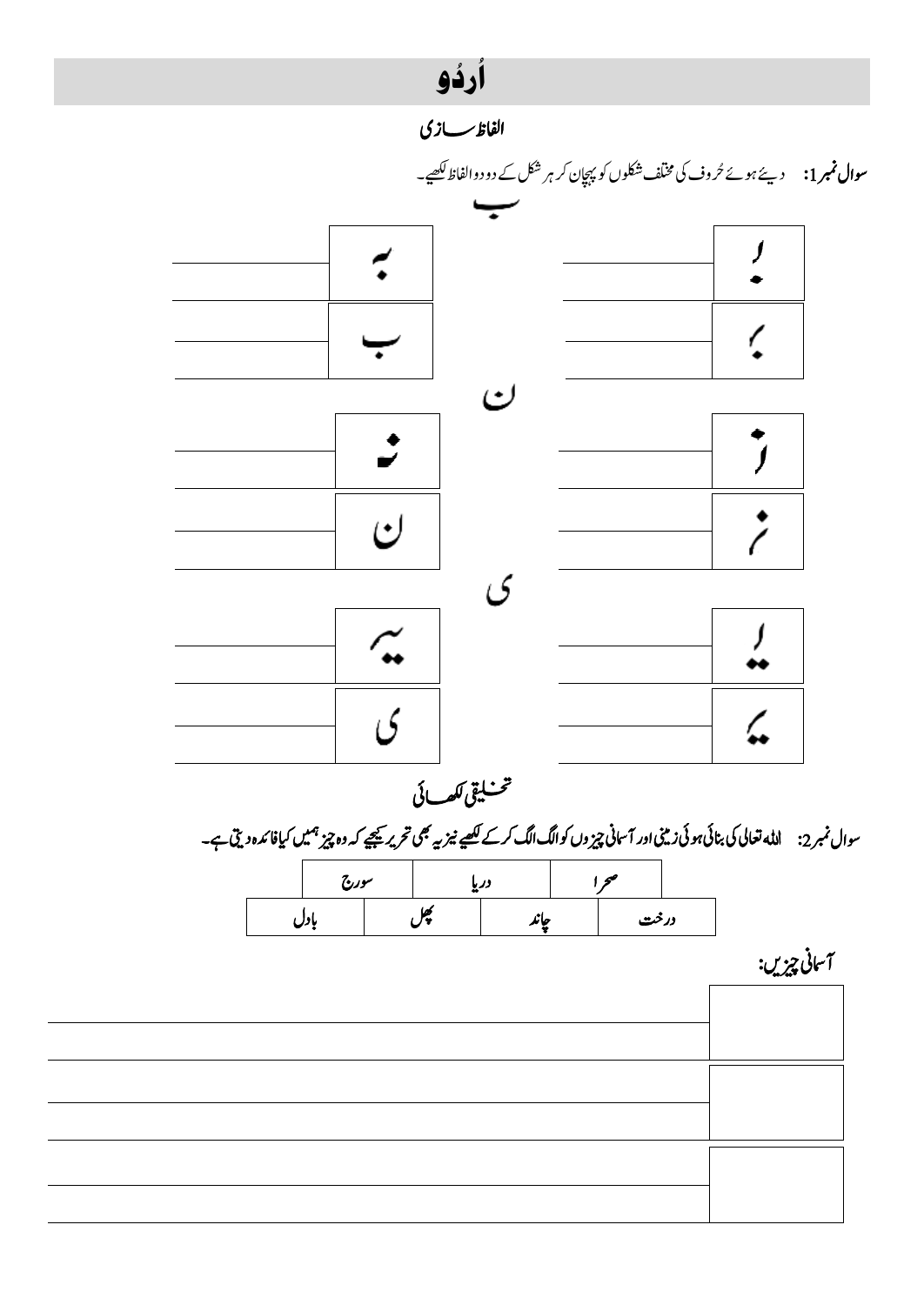■ سوالات کے جوابات دیجیے۔

ا۔ سب کوروزی کون دیتاہے؟ ۲۔ ا<sub>للّٰ</sub> یاک کا شکرادا کرنے کے لئے ہمیں کیا کہناجاہتے؟ س سورۃ الکوثر میں کتنی آیات مبار کہ ہیں؟ م۔آخری آسانی کتاب کون سی ہے ؟ ۵۔ ہر مسلمان پر دن رات میں کتنی نمازیں فرض ہیں

■ یاچؒ نمازوں کے نام،او قات اور ان کی ر<sup>کعتی</sup>ں لکھیے۔

| ركعتيں | او قات | نمازوں کے نام |            |
|--------|--------|---------------|------------|
|        |        |               | $\cdot$ 1  |
|        |        |               | $\cdot$ .2 |
|        |        |               | $\cdot$ 3  |
|        |        |               | .4         |
|        |        |               | $.5\,$     |